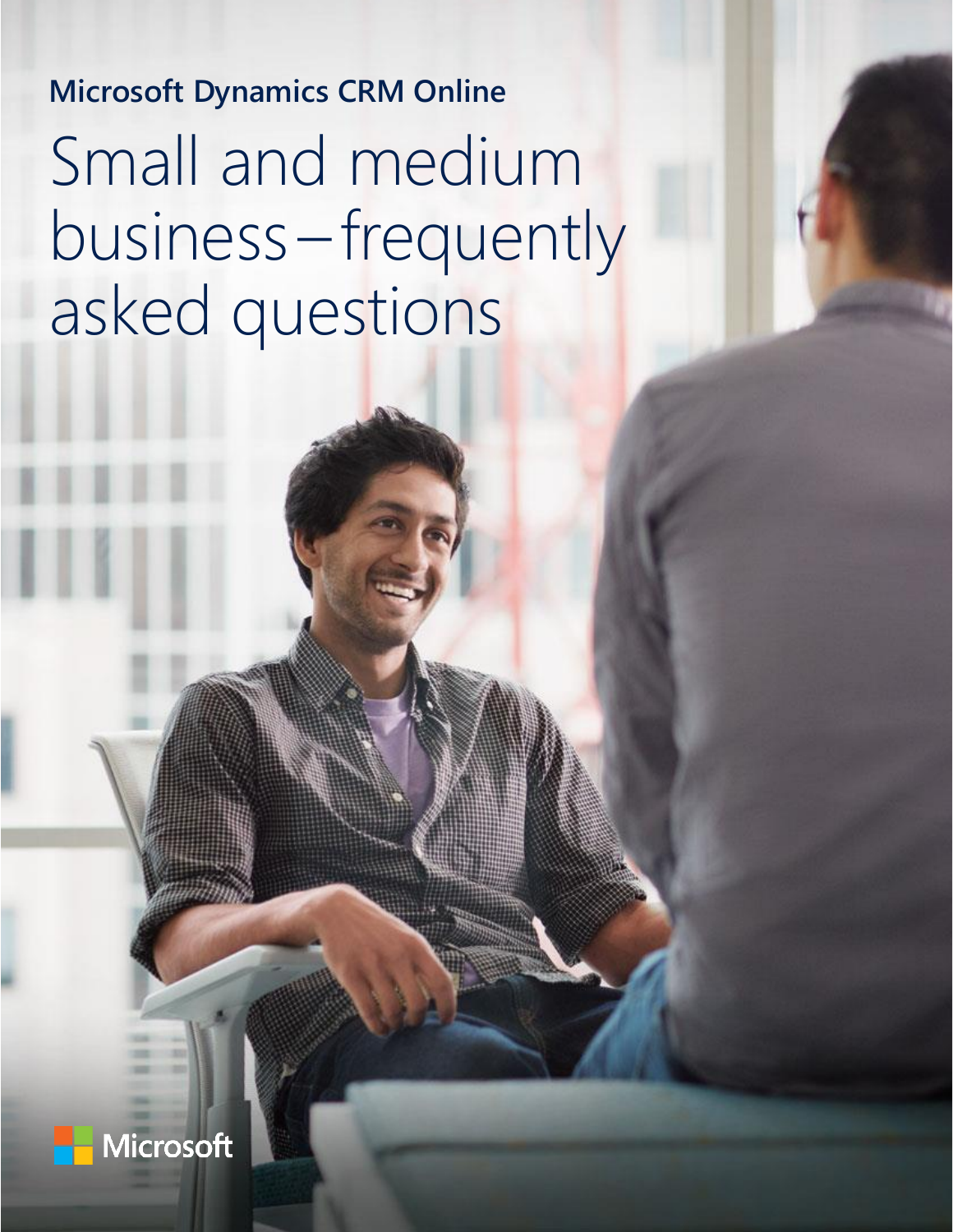# **Answers to frequently asked questions by prospects**

Use this document to get answers to frequently asked questions about Microsoft Dynamics CRM Online for small and medium businesses. For help determining the right technology solution for your business, including the license requirements and pricing information, consult with a Microsoft Dynamics Certified Partner. This document does not supersede or replace any of the legal documentation covering use rights. Microsoft Corporation reserves the right to revise the existing version without prior notice.

| 1.1  |                                                                                                   |  |
|------|---------------------------------------------------------------------------------------------------|--|
| 1.2  |                                                                                                   |  |
| 1.3  |                                                                                                   |  |
| 1.4  |                                                                                                   |  |
| 1.5  |                                                                                                   |  |
| 1.6  |                                                                                                   |  |
| 1.7  |                                                                                                   |  |
| 1.8  |                                                                                                   |  |
| 1.9  |                                                                                                   |  |
| 1.10 |                                                                                                   |  |
| 1.11 | How does Dynamics CRM Online work with our business website and the applications our organization |  |
|      |                                                                                                   |  |
|      |                                                                                                   |  |
| 2.1  |                                                                                                   |  |
| 2.2  |                                                                                                   |  |
| 2.3  |                                                                                                   |  |
| 2.4  |                                                                                                   |  |
| 2.5  |                                                                                                   |  |
|      |                                                                                                   |  |
| 3.1  |                                                                                                   |  |
| 3.2  |                                                                                                   |  |
| 3.3  |                                                                                                   |  |
| 3.4  |                                                                                                   |  |
| 3.5  |                                                                                                   |  |
| 3.6  |                                                                                                   |  |
| 3.7  |                                                                                                   |  |
|      |                                                                                                   |  |
| 4.1  |                                                                                                   |  |
| 4.2  |                                                                                                   |  |
| 4.3  |                                                                                                   |  |
| 4.4  |                                                                                                   |  |
| 4.5  |                                                                                                   |  |

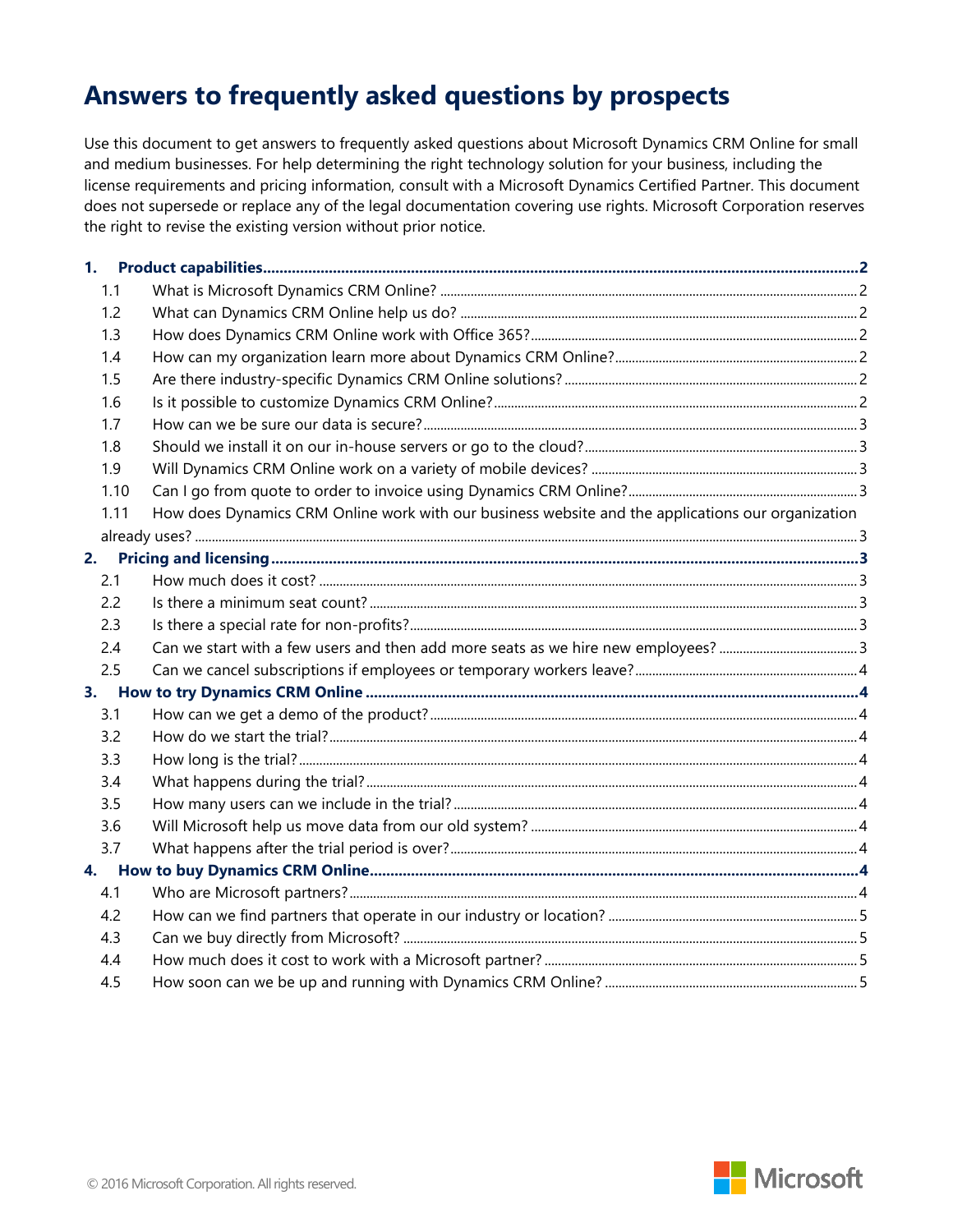# <span id="page-2-0"></span>**1. Product capabilities**

# <span id="page-2-1"></span>**1.1 What is Microsoft Dynamics CRM Online?**

Microsoft Dynamics CRM Online is an easy-to-use, mobile-ready business solution that can help small and medium businesses accelerate sales and nurture existing customer relationships. It provides a complete customer relationship management (CRM) solution that helps you effectively manage customer and sales information and gives you more visibility into your business operations.

## <span id="page-2-2"></span>**1.2 What can Dynamics CRM Online help us do?**

Dynamics CRM Online provides capabilities to manage contacts, nurture leads, drive sales, and amaze customers. Better manage your opportunities with centralized information about leads and customers accessible anytime, anywhere, from virtually any device. Spend less time with paperwork and more time with customers using automated processes that help manage daily tasks. And make better, faster decisions with real-time data and business insights that help you anticipate customer needs and stay ahead of your competition. Learn more about new features and capabilities by reviewing the Dynamics CRM Online basics [guide.](http://go.microsoft.com/fwlink/p/?LinkID=512927)

## <span id="page-2-3"></span>**1.3 How does Dynamics CRM Online work with Office 365?**

Dynamics CRM Online delivers familiar tools that work hand-in-hand with Office 365 to increase productivity and collaboration across your organization. Here are a few examples of what you can accomplish by using these powerful tools together:

- Create leads, view customer data, or open CRM support cases from your Outlook inbox.
- Craft professional quotes and sales orders using Word templates in CRM.
- Update data using Excel inside CRM, and easily import, export, and share information.
- Attach meeting notes and customer interaction details using OneNote in CRM.
- Store and sync documents in one centralized SharePoint location accessible via CRM.
- Stay connected and collaborate with colleagues and customers using Skype for Business.

[Explore additional ways](http://download.microsoft.com/documents/en-us/dynamics/Microsoft%20Dynamics%20CRM%20Online%20and%20Office%20365_Better%20Together_v2.pdf) that Dynamics CRM Online and Office 365 are better together.

## <span id="page-2-4"></span>**1.4 How can my organization learn more about Dynamics CRM Online?**

Sign up for a [free Dynamics CRM Online trial](https://www.microsoft.com/en-us/dynamics/crm-concierge) to connect with a Microsoft expert who will work with you to understand your needs, provide an overview of the solution, and guide you through the personalized trial experience.

## <span id="page-2-5"></span>**1.5 Are there industry-specific Dynamics CRM Online solutions?**

[Microsoft Dynamics Labs](http://pinpoint.microsoft.com/Companies/4297440805) provides business process templates to help organizations follow best practices for common industry scenarios. These powerful, customizable, community-supported templates are available for free with your solution.

- [Retail industry templates](https://www.microsoft.com/en-us/dynamics/retail-templates)
- [Professional services industry templates](https://www.microsoft.com/en-us/dynamics/professional-services-templates)
- [Manufacturing and distribution industry templates](https://www.microsoft.com/en-us/dynamics/manufacturing-distribution-templates)
- [Financial services industry templates](https://www.microsoft.com/en-us/dynamics/financial-services-templates)
- [Public sector industry templates](https://www.microsoft.com/en-us/dynamics/public-sector-templates)
- [Other industry templates](https://www.microsoft.com/en-us/dynamics/other-templates)

## <span id="page-2-6"></span>**1.6 Is it possible to customize Dynamics CRM Online?**

Yes. Dynamics CRM administrators and partners are available to help you customize Dynamics CRM Online to fit the specific needs of your organization. Additionally, the tools you need to personalize your CRM

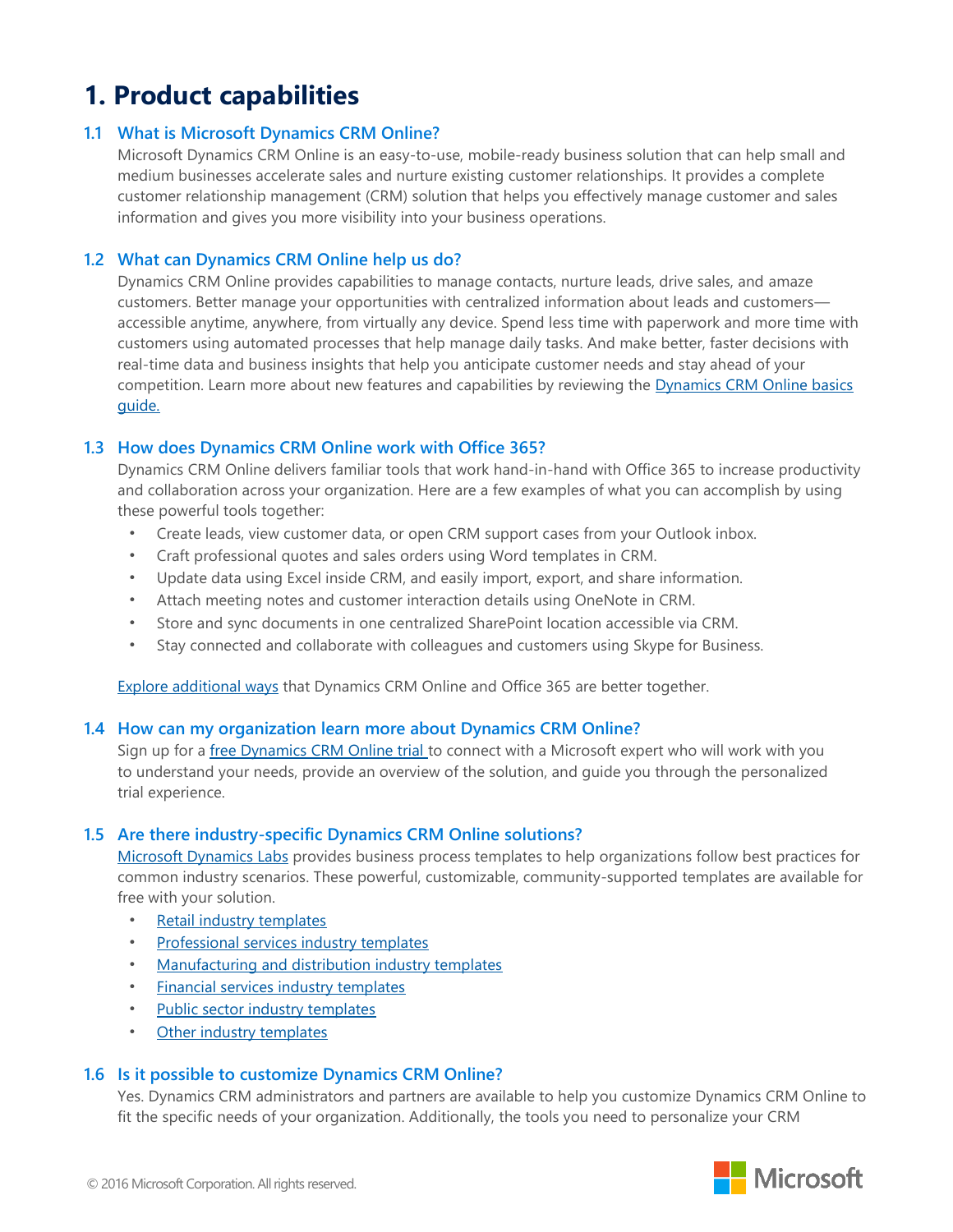experience are already included, so you can adapt your solution as your needs grow. Watch this video for 6 [ways to customize CRM \(without writing any code\)](https://www.youtube.com/watch?v=SycOC_eVBY4) and review the [product documentation](https://technet.microsoft.com/en-us/library/dn531158.aspx) for more details.

#### <span id="page-3-0"></span>**1.7 How can we be sure our data is secure?**

Dynamics CRM Online is powered by the security-enhanced, enterprise-grade Microsoft cloud, so you can be confident that all your data is stored with advanced protection. Additionally, the security model of Dynamics [CRM Online](https://msdn.microsoft.com/en-us/library/gg309524.aspx) gives you the control to assign users specific access to the information required to do their jobs.

#### <span id="page-3-1"></span>**1.8 Should we install it on our in-house servers or go to the cloud?**

Dynamics CRM Online powered by the Microsoft cloud frees up your staff to focus on running your business rather than managing IT. With all your CRM resources accessible online, you can retrieve your customer information, sales and marketing analytics, service records, or anything you need for customer management, at any time, from any device.

#### <span id="page-3-2"></span>**1.9 Will Dynamics CRM Online work on a variety of mobile devices?**

Dynamics CRM Online is a mobile-ready solution available for tablets and phones powered by [iOS,](https://itunes.apple.com/us/app/microsoft-dynamics-crm/id678800460?mt=8) [Android,](https://play.google.com/store/apps/details?id=com.microsoft.crm.crmphone)  and [Windows.](https://www.microsoft.com/en-us/store/apps/microsoft-dynamics-crm/9wzdncrfjbcm)

#### <span id="page-3-3"></span>**1.10 Can I go from quote to order to invoice using Dynamics CRM Online?**

Yes. Microsoft Dynamics CRM Online supports robust quote, sales order, and invoice building. For more information, please refer to the [detailed product documentation page.](https://msdn.microsoft.com/en-us/library/gg328015.aspx)

## <span id="page-3-4"></span>**1.11 How does Dynamics CRM Online work with our business website and the applications our organization already uses?**

[Microsoft Dynamics CRM web services](https://msdn.microsoft.com/en-us/library/mt608128.aspx) can be used to exchange information with third-party applications. Dynamics CRM Online also supports single sign-on with cloud-based applications that use Microsoft Azure Active Directory for authentication.

# <span id="page-3-5"></span>**2. Pricing and licensing**

#### <span id="page-3-6"></span>**2.1 How much does it cost?**

For small and medium businesses, increasing sales and delighting customers can cost less than the price of a cup of coffee a day. A complete CRM solution subscription costs approximately \$62.60 USD per user, per month. This includes Microsoft Dynamics CRM Online Professional (\$50 USD/user/month) plus Microsoft Office 365 Business Premium (\$12.60 USD/user/month). If you already have Office 365 Business Premium or higher SKU then you can add on Microsoft Dynamics CRM Online Professional for \$50 USD/user/month. Your final price depends on your requirements and business needs, all of which can be discussed with a Microsoft partner. For more details, review the [Dynamics CRM Online licensing and pricing guide.](http://aka.ms/gtn5wt)

#### <span id="page-3-7"></span>**2.2 Is there a minimum seat count?**

Yes. The minimum purchase requirement is five seats.

#### <span id="page-3-8"></span>**2.3 Is there a special rate for non-profits?**

Qualified non-profit organizations can obtain a Microsoft Dynamics CRM Online license at non-profit pricing. Please refer to **Non-profit pricing** for more details.

#### <span id="page-3-9"></span>**2.4 Can we start with a few users and then add more seats as we hire new employees?**

There is a minimum five-seat purchase requirement, however you can easily add more users as your business expands or your needs change.

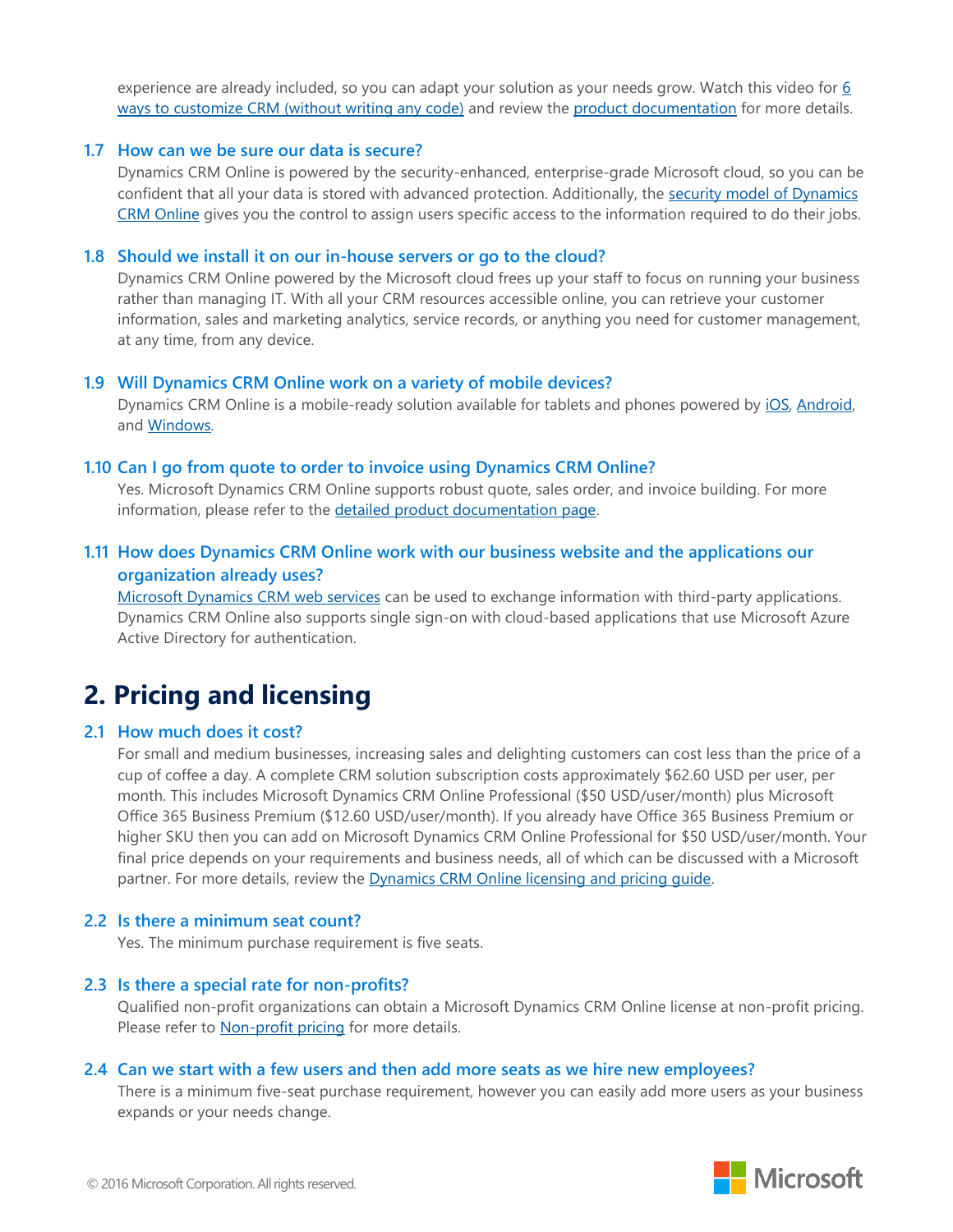#### <span id="page-4-0"></span>**2.5 Can we cancel subscriptions if employees or temporary workers leave?**

Yes, you can cancel at any time. No cancellation fees are charged if you reduce users within the first month of your paid Dynamics CRM Online subscription. After your first month, cancellation fees plus applicable peruser taxes will be assessed for changes to your subscription. For more details, please refer to the Dynamics [CRM Online licensing and pricing guide](http://aka.ms/gtn5wt) and [billing FAQ.](https://www.microsoft.com/en-us/dynamics/crm-customer-center/billing-faqs-for-crm-online.aspx)

# <span id="page-4-1"></span>**3. How to try Dynamics CRM Online**

#### <span id="page-4-2"></span>**3.1 How can we get a demo of the product?**

You can sign up for a *free Dynamics CRM Online trial* that will be guided by a Microsoft expert and personalized for your organization. A Microsoft expert will connect with you to discuss your needs, provide an overview of the solution and connect you to a Microsoft partner to give you a personalized demo and get you started on your free 30-day Microsoft Dynamics CRM Online trial.

#### <span id="page-4-3"></span>**3.2 How do we start the trial?**

Starting your trial is easy. [Sign up for a free Dynamics CRM Online trial,](https://www.microsoft.com/en-us/dynamics/crm-concierge) and a Microsoft expert will call and help you to get set up.

#### <span id="page-4-4"></span>**3.3 How long is the trial?**

Your free trial gives you 30 days to experience the full functionality of Dynamics CRM Online.

#### <span id="page-4-5"></span>**3.4 What happens during the trial?**

A Microsoft expert will call you to gather more details about your specific requirements and get you set up in the trial environment. Additionally, you'll be connected with a Microsoft partner who can walk you through the trial experience, and guide you in purchasing and customizing the solution for your organization.

#### <span id="page-4-6"></span>**3.5 How many users can we include in the trial?**

The Dynamics CRM Online trial includes up to 25 user licenses.

#### <span id="page-4-7"></span>**3.6 Will Microsoft help us move data from our old system?**

You can review guidance on easily importing [contacts](https://www.microsoft.com/en-us/dynamics/crm-customer-center/import-contacts.aspx) and [accounts and leads data](https://www.microsoft.com/en-us/dynamics/crm-customer-center/import-accounts-leads-or-other-data.aspx) into your trial instance. For more complex data migration needs, it is recommended that you work with a [Microsoft partner.](https://pinpoint.microsoft.com/search?keyword=crm&type=companies)

#### <span id="page-4-8"></span>**3.7 What happens after the trial period is over?**

After your organization's free trial period of Dynamics CRM Online is complete, you can either convert your account to a paid subscription or disable your account and delete your customer data. If you need additional time to extract your customer data, you also have the option to retain your data in a limited functionality account for up to 60 days from the end of your trial subscription. For more tips on getting the most out of your trial period, refer to [Run a successful trial in your organization.](https://mbs.microsoft.com/customersource/northamerica/CRM/learning/documentation/TryBuyCRMOnlineOnboardingSuccessCenter)

# <span id="page-4-9"></span>**4. How to buy Dynamics CRM Online**

#### <span id="page-4-10"></span>**4.1 Who are Microsoft partners?**

Microsoft Dynamics CRM Online is sold, implemented, and supported by a global network of Microsoftapproved solution consultants called partners. These local partners will meet with you to discuss your requirements and then create a price quote based upon your business needs. Microsoft Dynamics partners and Rapid Start Services will have you up and running quickly, with less disruption to your business. Chat with a Microsoft expert when you [sign up for your free trial](https://www.microsoft.com/en-us/dynamics/crm-concierge) to be connected with a partner best suited to your needs, or search [Microsoft Pinpoint,](https://pinpoint.microsoft.com/en-us/browse/companies?keyword=dynamics+crm+online&geoRadius=5&undefined=companies&page=0) our directory of Microsoft partners.